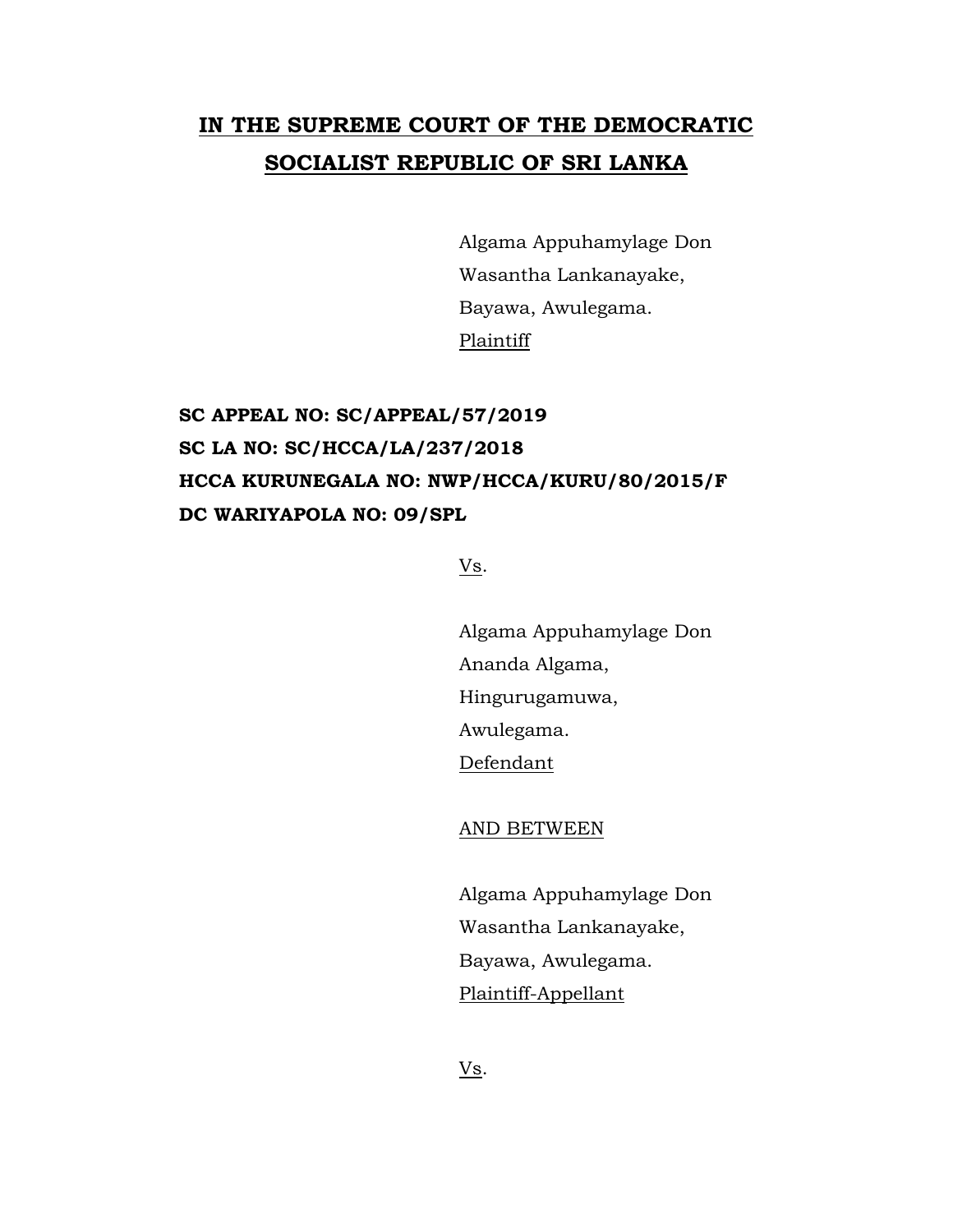Algama Appuhamylage Don Ananda Algama, Hingurugamuwa, Awulegama. Defendant-Respondent

## AND NOW BETWEEN

Algama Appuhamylage Don Ananda Algama, Hingurugamuwa, Awulegama. Defendant-Respondent-Appellant

Vs.

Algama Appuhamylage Don Wasantha Lankanayake, Bayawa, Awulegama. Plaintiff-Appellant-Respondent

Before: P. Padman Surasena, J. E.A.G.R. Amarasekara, J. Mahinda Samayawardhena, J.

Counsel: W. Dayaratne, P.C., with Ranjika Jayawardene for the Defendant-Respondent-Appellant. Sapumal Bandara with Geethika Mannaperuma for the Plaintiff-Appellant-Respondent.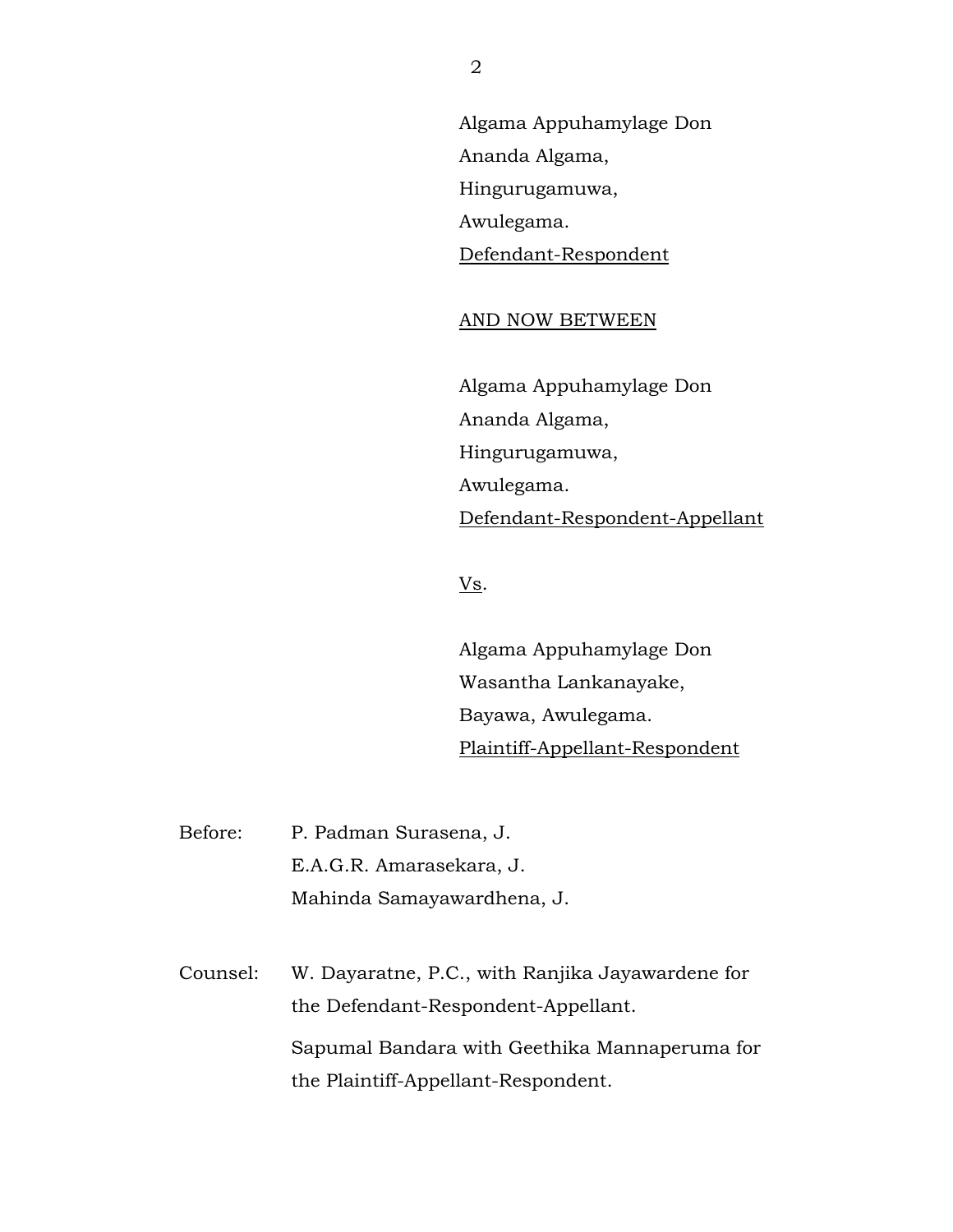Argued on: 10.03.2021

Written submissions:

by the Plaintiff-Appellant-Respondent on 08.09.2020.

by the Defendant-Respondent-Appellant on 07.01.2021.

Further written submissions:

by the Defendant-Respondent-Appellant on 27.04.2021.

Decided on: 10.06.2021

## Mahinda Samayawardhena, J.

By way of Deed of Transfer No. 10950, the Plaintiff-Appellant-Respondent (Plaintiff) transferred some of her undivided rights to the land described in the schedule to the Deed to her brother, the Defendant-Respondent-Appellant (Defendant). The Plaintiff states that although this Deed is *ex facie* an outright transfer, it was in fact security for a loan obtained by her from the Defendant, and there was an oral agreement between them that the Defendant brother would retransfer the property once she repaid the loan with interest. The Plaintiff's position is that she never intended to pass the beneficial interest in the property to the Defendant thereby resulting in a constructive trust being created in her favour.

Section 83 of the Trusts Ordinance, No. 9 of 1917, as amended, reads as follows: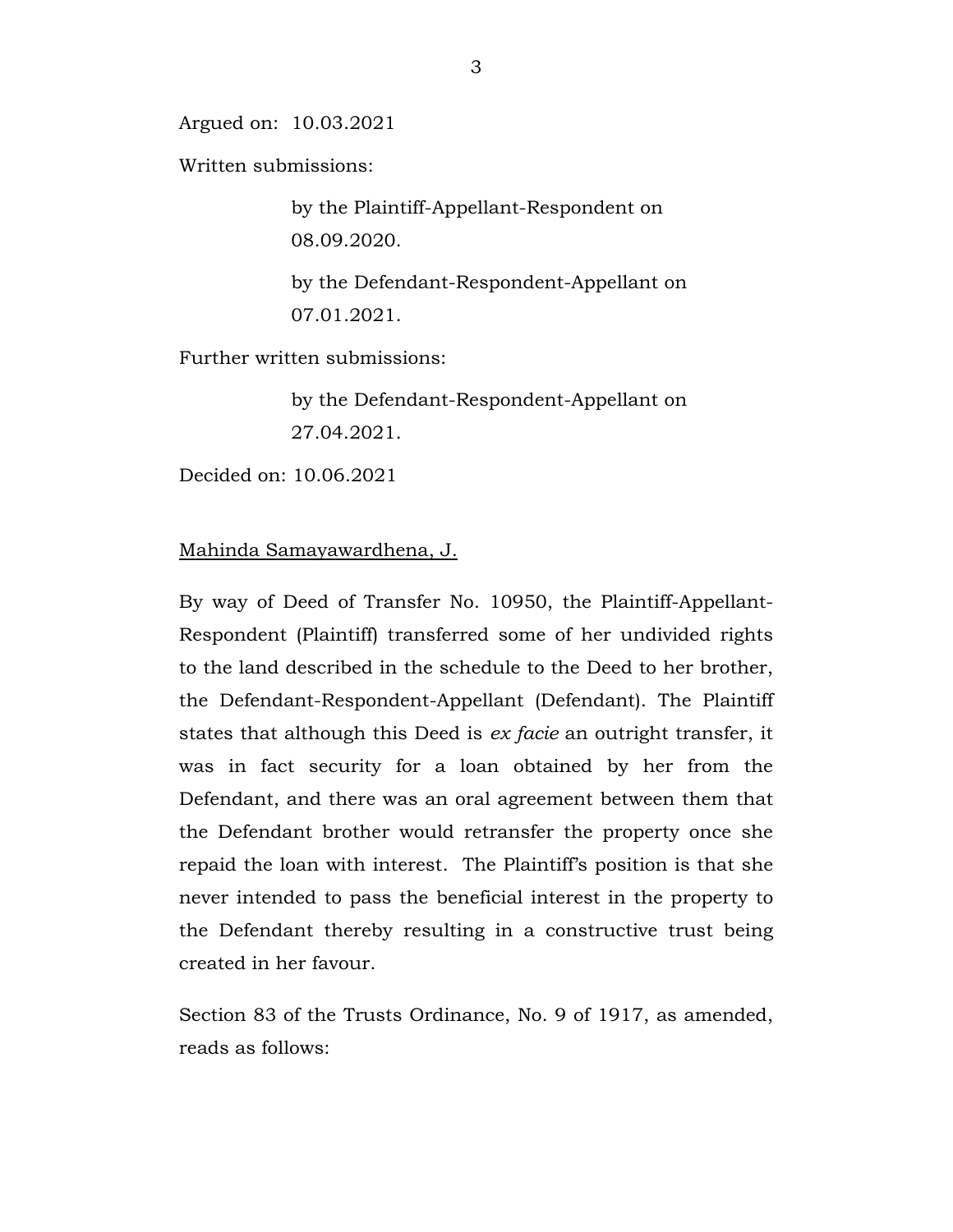*Where the owner of property transfers or bequeaths it, and it cannot reasonably be inferred consistently with the attendant circumstances that he intended to dispose of the beneficial interest therein, the transferee or legatee must hold such property for the benefit of the owner or his legal representative.*

The Defendant had also acquired undivided rights to this property by other Deeds. He filed a partition action to partition the larger land making the Plaintiff also a Defendant. The partition case was concluded without contest. The Plaintiff did not raise her claim to the constructive trust in the partition action.

The Plaintiff states that the Defendant continuously postponed the retransfer of the property and she was ultimately compelled to file this case as a last resort to vindicate her rights.

The Defendant denies this version of the Plaintiff. The defendant states that the transaction was an outright transfer of the property and he is not holding the property in trust for the Plaintiff.

After trial, the District Court held against the Plaintiff on the basis that the partition decree wiped out the constructive trust, if any.

On appeal, the High Court of Civil Appeal reversed the Judgment and directed the District Court to enter Judgment for the Plaintiff.

The Defendant is now before this Court against the Judgment of the High Court.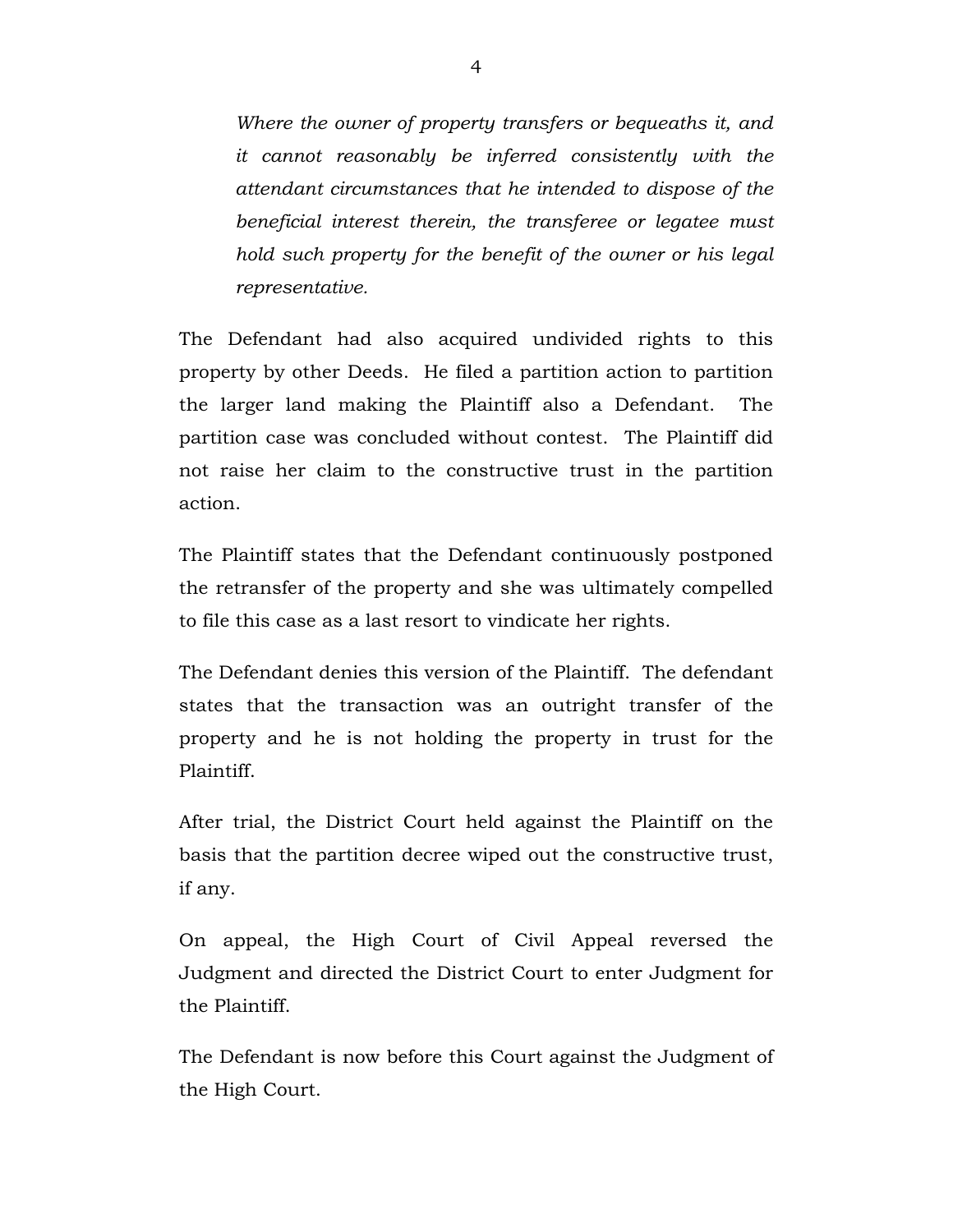The Defendant raised several questions of law but this Court granted leave to appeal on two questions, which in essence is whether the High Court erred in law when it decided that a constructive trust is not extinguished by a decree for partition, notwithstanding that the Plaintiff, being aware of the partition action, did not claim such a right in the partition action.

In the Partition Ordinance, No. 10 of 1863, section 9 dealt with the conclusive effect of a partition decree and there was no express provision protecting constructive trusts after a decree for partition was entered. Hence there was an ambiguity as to whether constructive trusts survived a partition decree.

In cases such as *Babunona v. Cornelis Appu (1910) 14 NLR 45, Galgamuwa v. Weerasekera (1919) 21 NLR 108*, the Court held against the survival of a constructive trust, but in cases such as *Sultan v. Sivanadian (1911) 15 NLR 135, Weeraman v. De Silva (1920) 22 NLR 107*, the Court held in favour of the survival of a constructive trust despite a partition decree being entered.

However this question was set at rest by a Full Bench of the Supreme Court in *Marikar v. Marikar (1920) 22 NLR 137* wherein the Supreme Court, having reviewed the conflicting previous decisions authoritatively held:

*A trust, express or constructive, is not extinguished by a decree for partition, and attaches to the divided portion, which on the partition is assigned to the trustee.*

The Full Bench of the Supreme Court took the view that section 9 of the Partition Ordinance was not intended to extinguish equitable interests, and the trustee, being the owner of the share, represents the beneficiary in respect of it, and a partition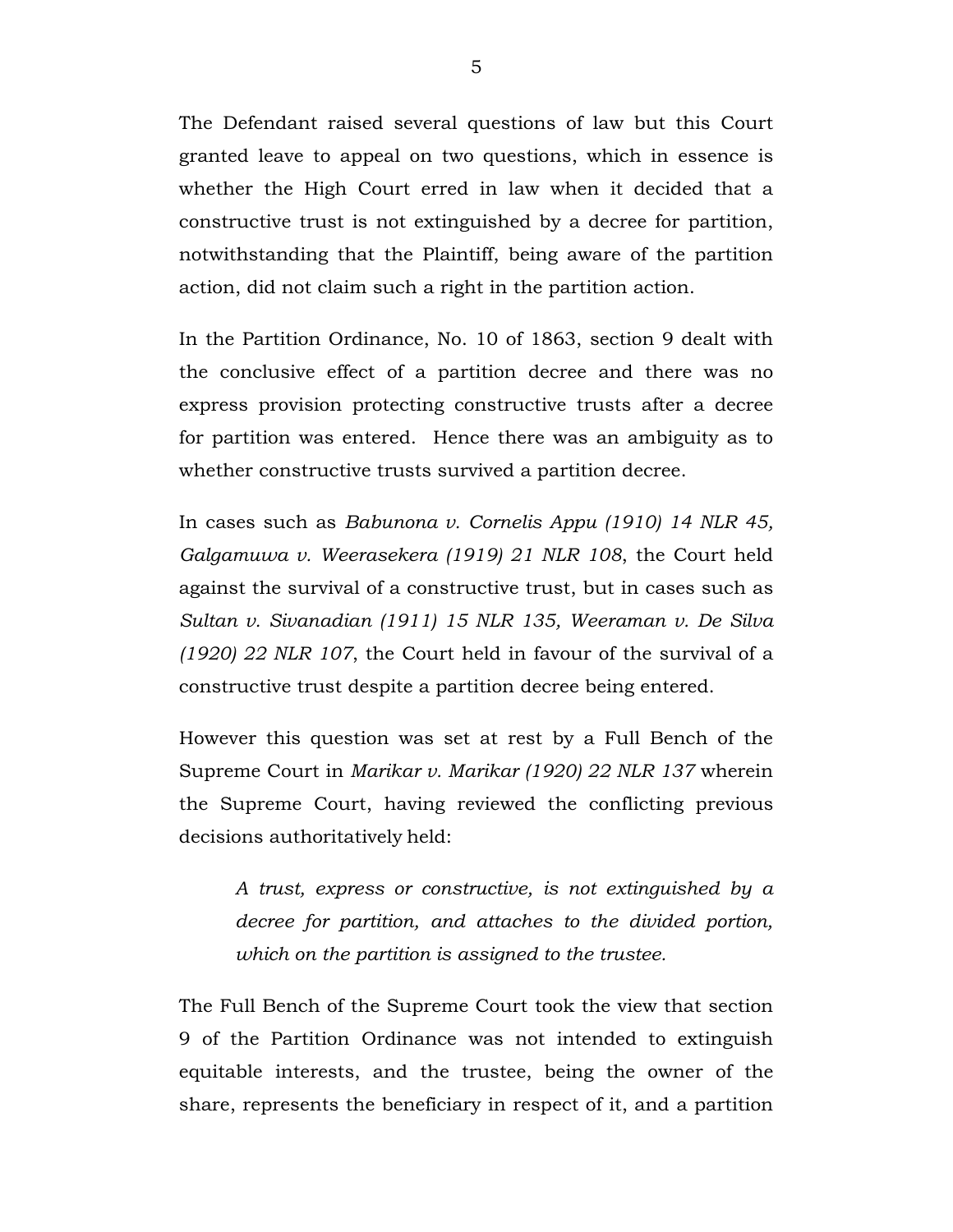decree in favour of the trustee will be conclusive against all those who may claim the same share or any interest therein but is not intended to shut out the beneficiary himself.

Dr. L.J.M. Cooray in his treatise *The Reception in Ceylon of the English Trust (1971)*, justifies this conclusion from a different perspective. He states at page 209 that notwithstanding the trust is wiped out by the decree for partition, "*He [the trustee] may be regarded as a trustee under a constructive trust (distinct from the old trust which the decree has wiped out) which constructive trust arises under section 90 read with section 53 [of the Trusts Ordinance], when he receives a partition title to the former trust property under the decree.*"

This Full Bench decision was followed in subsequent decisions such as *Punchimahatmaya v. Medagama (1949) 51 NLR 276*. Notably, the District Court Judgment in the instant case makes no reference to *Marikar v. Marikar*.

The Partition Act, No. 16 of 1951, succeeded the Partition Ordinance. Unlike the Partition Ordinance, the Partition Act made special reference to trusts. Section 48(1) of the Partition Act (which corresponds to section 9 of the Partition Ordinance) recognised the finality and conclusiveness of a partition decree. It stated that such a decree is free from all encumbrances whatsoever other than those specified in the decree. It further expounded:

*In this subsection "encumbrance" means any mortgage, lease, usufruct, servitude, fideicommissum, life interest, trust, or any interest whatsoever howsoever arising except a constructive or charitable trust, a lease at will or for a period not exceeding one month, and the rights of a proprietor of a nindagama.*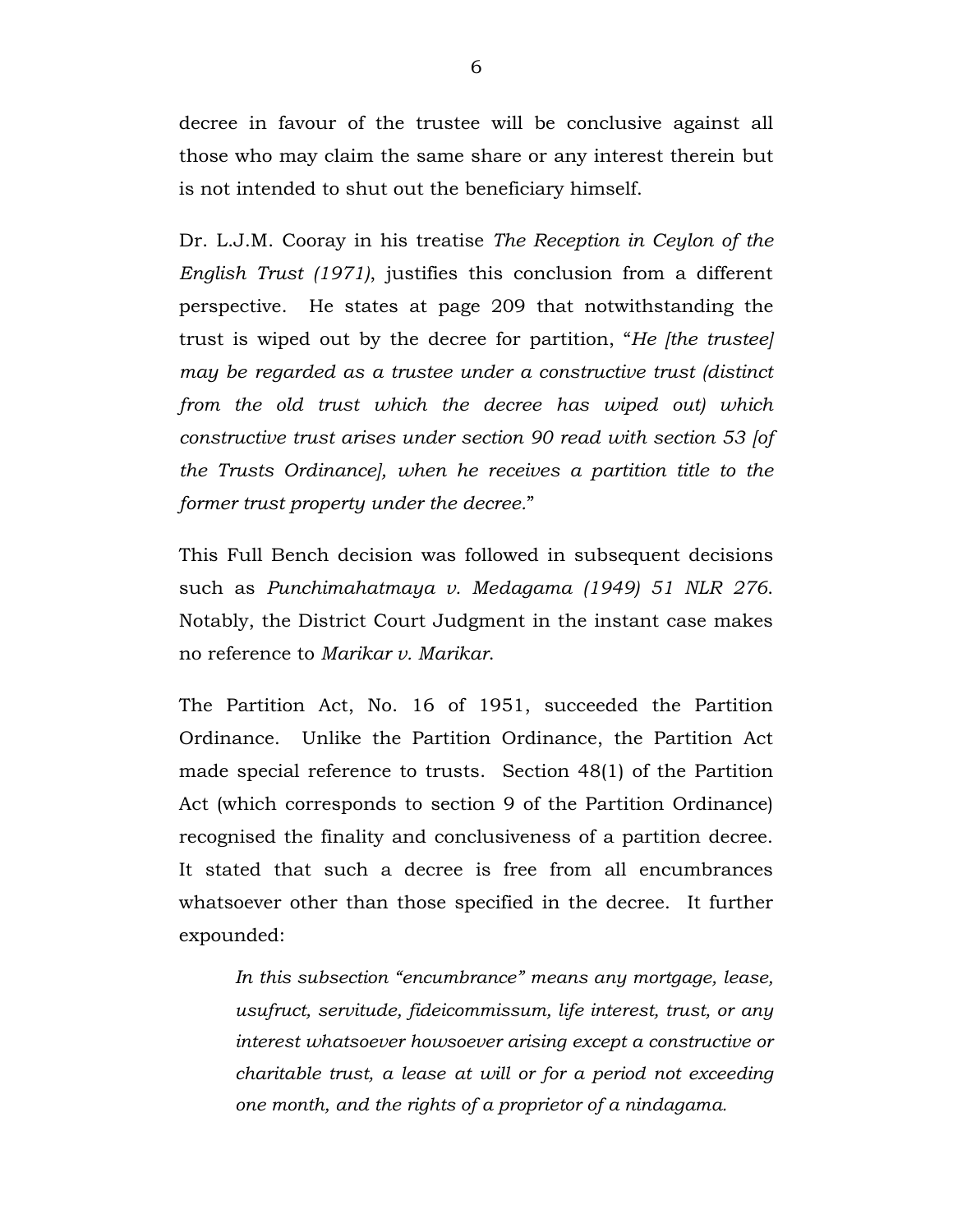Although the Full Bench of the Supreme Court in *Marikar*'s case held that a trust, be it express or constructive, would not be extinguished by a partition decree, the Partition Act enacted that a trust was extinguished by a partition decree unless specifically reserved in the decree or if it were a constructive or charitable trust.

When the Defendant in the instant case filed the partition action, the Partition Law, No. 21 of 1977, was in force. Similar to the Partition Act, section 48(1) of the Partition Law endowed partition decrees with finality devoid of encumbrances other than those specified in the decree. What is meant by "encumbrance" is defined in the Partition Law in the following manner:

*In this subsection and in the next subsection "encumbrance" means any mortgage, lease, usufruct, servitude, life interest, trust, or any interest whatsoever howsoever arising except a constructive or charitable trust, a lease at will or for a period not exceeding one month.*

Hence, similar to the Partition Act, the Partition Law spares constructive trusts despite a partition decree being final and conclusive.

The learned District Judge in this case has accepted that in terms of section 48(1), a constructive trust is not wiped out by the entering of a partition decree. But the District Judge qualifies this by stating that the beneficiary of a constructive trust can claim the benefit of the said provision only if the partition decree had been obtained without the beneficiary's knowledge, and not in an instance where he remained silent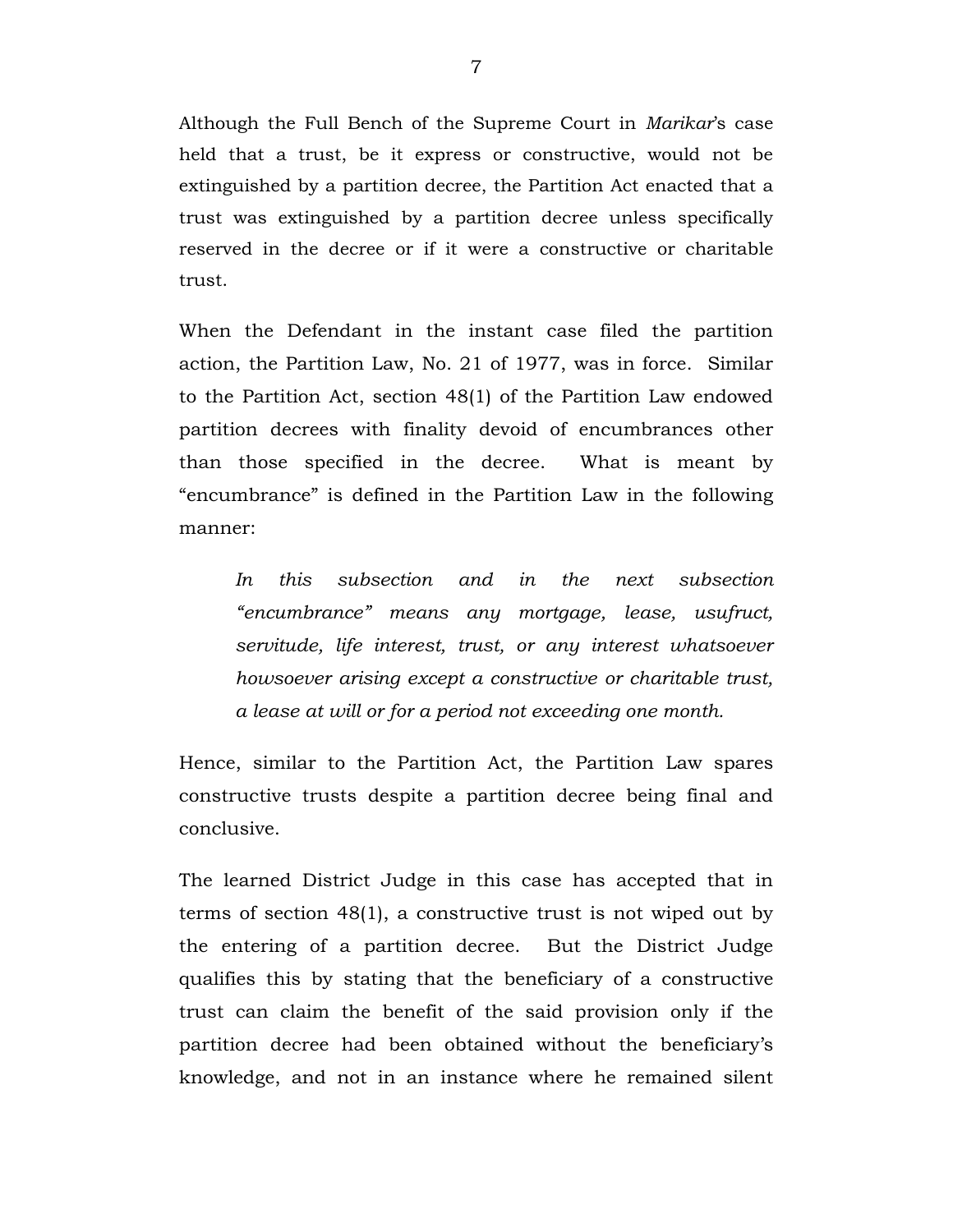having been fully aware of the partition action. The District Court took the view that as the Plaintiff had kept silent about the constructive trust after she was made a party to the partition action, the alleged constructive trust was wiped out by the partition decree and therefore the Plaintiff's action should fail. The District Court did not go into the merits of the Plaintiff's claim despite voluminous evidence being led on the question of the existence of a constructive trust.

This finding of the District Court is not correct and goes against the *ratio decidendi* of *Marikar*'s case. Had the learned District Judge read the Judgment in *Herat v. Amunugama (1955) 56 NLR 529*, which he cites in his Judgment, he would have realised his mistake. In *Herat*'s case, Gratiaen J. states at pages 534-535:

*It has no doubt been authoritatively decided that Section 9 of the Partition Ordinance does not necessarily extinguish constructive trusts – Marikar v. Marikar (1920) 22 NLR 137…. In Marikar's case (supra) the beneficiary (although a party) had not put in issue the bare legal estate of the constructive trustee.*

Learned President's Council for the Defendant submits that in *Marikar*'s case there was a constructive trust but in the instant case the Defendant denies any such trust. This is also not correct. In *Marikar*'s case there was no admitted trust. There was only "*an alleged constructive trust*".

Let me quote the first paragraph of the Judgment in *Marikar*'s case to clear any doubts:

*The question for determination in this case relates to an alleged constructive trust attaching to an undivided share*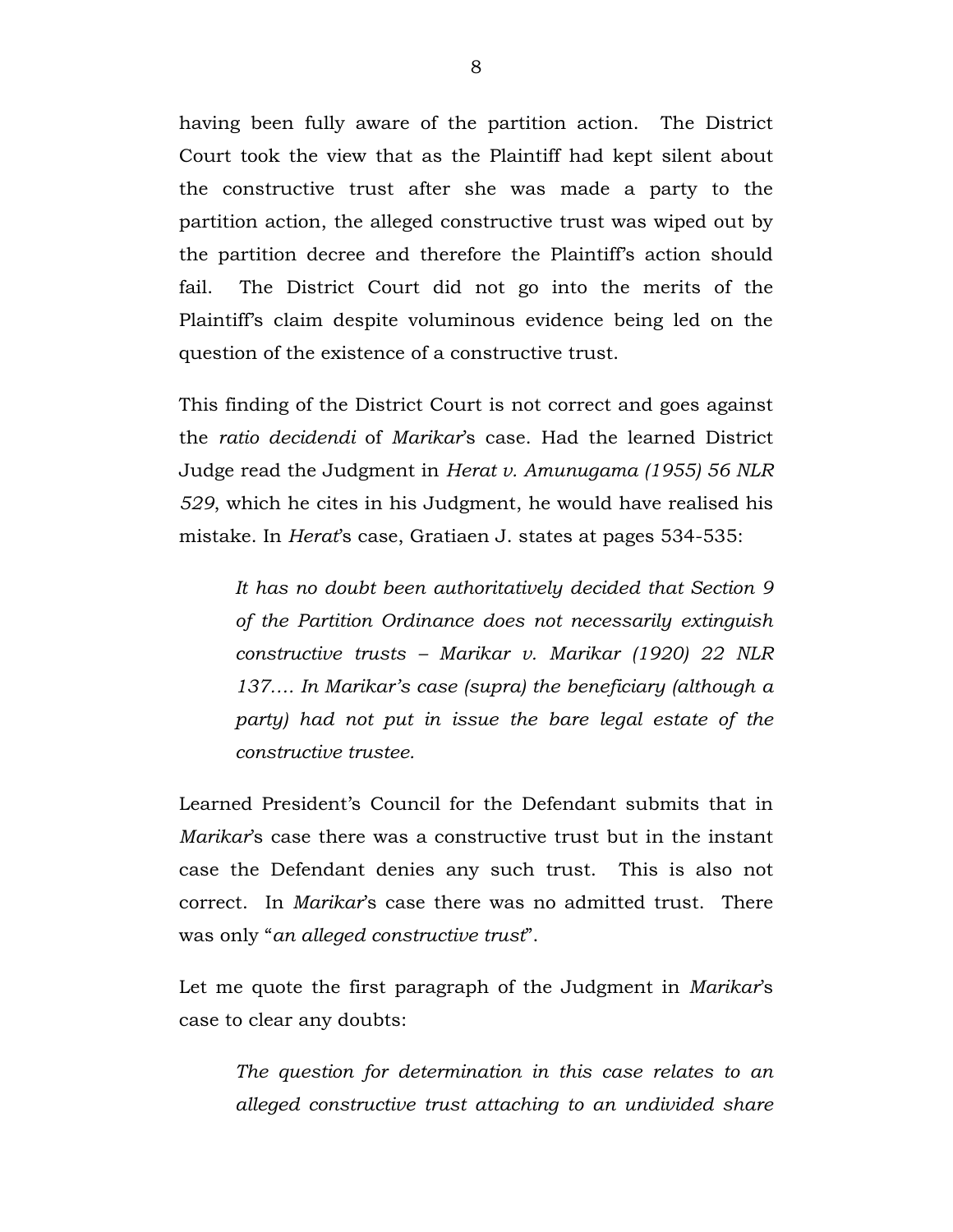*of a land which was the subject of a partition suit. The person beneficially interested under the alleged trust – though himself otherwise a party to the suit – did not assert a claim to his equitable right in the suit. Judgment was given, and a decree entered, without any reference to the trust. The question is therefore, whether, assuming the existence of the trust, it is extinguished by the decree, or whether it attaches to the share allotted in severalty.*

I must emphasise that at the time *Marikar*'s case was decided in 1920, there was no statutory safeguard to preserve constructive trusts and yet the Supreme Court interpreted section 9 of the Partition Ordinance (which stated that a partition decree is conclusive) liberally in order to protect trusts. Subsequent legislation expressly protected constructive trusts and therefore there cannot be any doubt on the matter. There is no necessity to rely on Marikar's Judgment any more.

The learned District Judge states that if a person is allowed to file a separate action to establish a constructive trust in respect of a portion of land which was the subject matter of a partition decree to which he was a party, it would lead to an "*absurd interpretation*" of section 48(4) of the Partition Law.

If two interpretations of a statute are possible and one leads to absurdity and the other is in harmony with common sense and justice, the Court has the option of selecting the latter. But if the language of a statute is plain, the Court cannot as a general rule give a different interpretation on the ground of absurdity. The intention of the legislature is clear when the legislature in express terms preserved constructive trusts despite finality of partition decrees in line with the dicta in *Marikar*'s case.